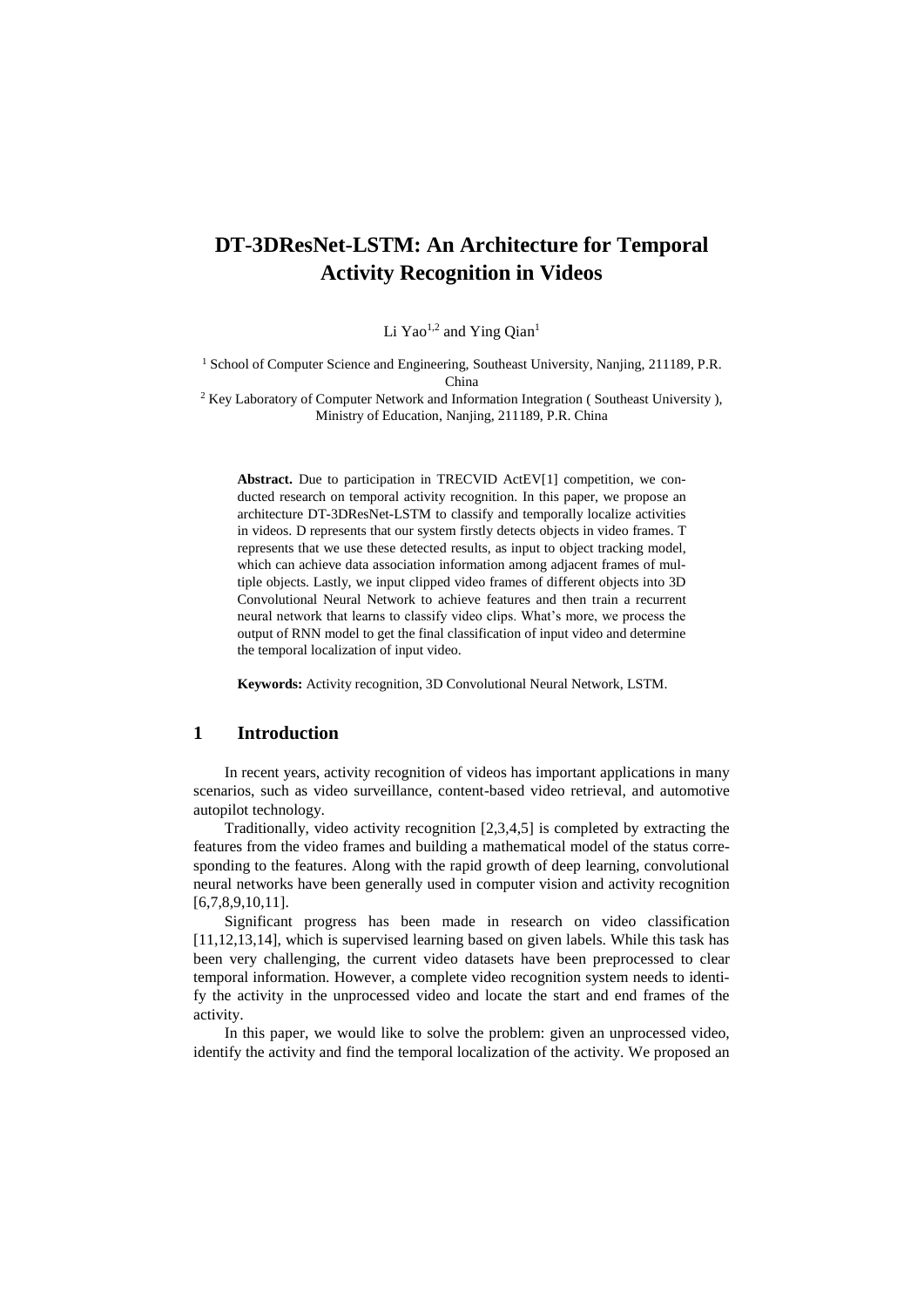architecture to solve the problem in three processes, which is object detection, object tracking and activity classification. Using this and other related work as a baseline, we then make the following two contributions:

1.3DResNet LSTM network: we use 3D ResNet CNN [15] model pretrained in Kinetics [16] dataset to get the features of input video, and then we feed the feature into Long short-term memory (LSTM) [7] network to find the actual temporal localization. We show that combine CNN and RNN will get more accurate result of activity classification and temporal localization.

2.Object tracking in video: our proposed tracking model ignore this objects that are predicted to be the same object but has a far distance between frames. Also, we compute the Intersection over Union (IoU) between predicted bounding box and detected bounding box to get object type of tracking objects.

As far as we know, this work is the first time to combine deeper 3D CNNs with RNN for activity classification task. Previous research shows deeper 2D CNNs has a good performance on the ImageNet dataset [17]. However, it is not taken for granted that deeper 3D CNN will also perform well in video activity recognition because the number of video datasets is less than the number of image datasets. The results of this study, which indicate deeper 3D CNNs are effective on activity classification, can be expected to promote the development of video recognition. And combined with LSTM, we can more accurately find the temporal localization of activities.

## **2 Proposed Architecture**

As Fig. 1. shows, we promoted an activity recognition architecture that contains three different sections. First, we use Faster-RCNN [22] to detect the target object in video frames. Second, we use Kalman filter [39] to track detected different objects and then generate numerous continuously clipped frames which contains tracked objects. Third, we use 3DResNet [15] and LSTM [7] to classify activities and accurately temporally localize activities.

In addition, in the Kalman filter target tracking process, we compute the IoU (Intersection over Union) between Kalman filter prediction frame and actual frame. The



predicted bounding box whose IoU value is greater than a certain threshold will be output, and the target class corresponding to the frame detected by the video frame is actually given, thereby improving the overall recognition accuracy.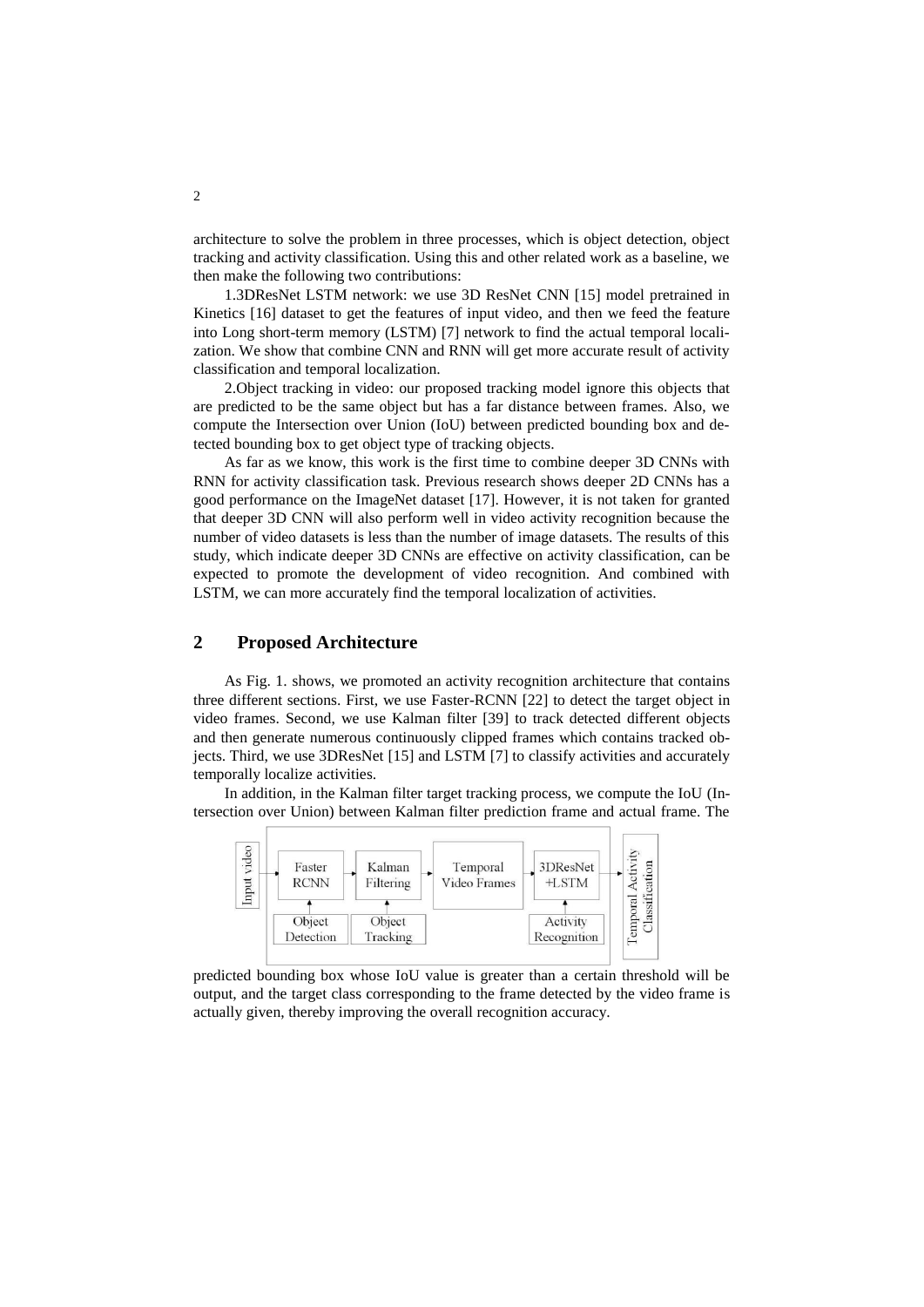**Fig. 1.** The proposed activity recognition architecture which contains three sub-processes. Object detection model is applied to generate the correct bounding box of objects. Object tracking model uses the results of object detection model and then track different objects among frames. Activity recognition model works as the final process of activity recognition architecture to output the final prediction of temporal localization and classification of input videos.

#### **2.1 Faster RCNN Object Detection**

Since the main targets of the ActEV surveillance video task are pedestrians and vehicles, target detection is an important basis for subsequent activity identification. We use the Faster RCNN [22] with VGG16 [40] as the bottom feature of the video frame for object detection. The Faster RCNN network framework is shown in Fig. 2. For an arbitrary input image, the VGG16 model is used to obtain image features. The last layer of feature map is conv5-3. The RPN (Region Proposal Network) network performs a 3×3 convolution on the conv5-3 layer, followed by a 512-dimensional fullconnection layer, and the full-connection layer is followed by two sub-connection layers, which are used for the classification and regression of anchors, and then get the proposals through calculation screening. The anchors are a set of fixed-size reference windows, there are 3 scales and 3 aspect ratios. The ROI Pooling layer uses the generated proposal to extract the feature from the feature maps for pooling, and then enters the Fast RCNN network for classification and regression. Fast RCNN [21] identifies and classifies the proposals extracted from the RPN network, and then adjusts the regression parameters to obtain the precise location of the target.



**Fig. 2.** The architecture of Faster RCNN. The features extracted by VGG16 were fed into RPN to generate proposals and also used with the generated proposals to ROI pooling. ROI pooling layer make the input proposals resize to the same output size and then feed into FAST RCNN to achieve classification and bounding box.

#### **2.2 Kalman Filter Object Tracking**

As Algorithm 1 shows, we use the results of Faster RCNN as the input of object tracking model. The system output is tracking positions and types of detected objects. The system records the previous processed frame number and to prevent the frame number of two adjacent frames is greater than a threshold value which can reducing the possibility of false tracking. What's more, when the frame number difference between two adjacent frames is smaller than a certain threshold, we compute the IoU (Equation 1) value between the predicted results and actual bounding box positions. If the IoU is bigger than a certain value, the tracking result will be added to final results.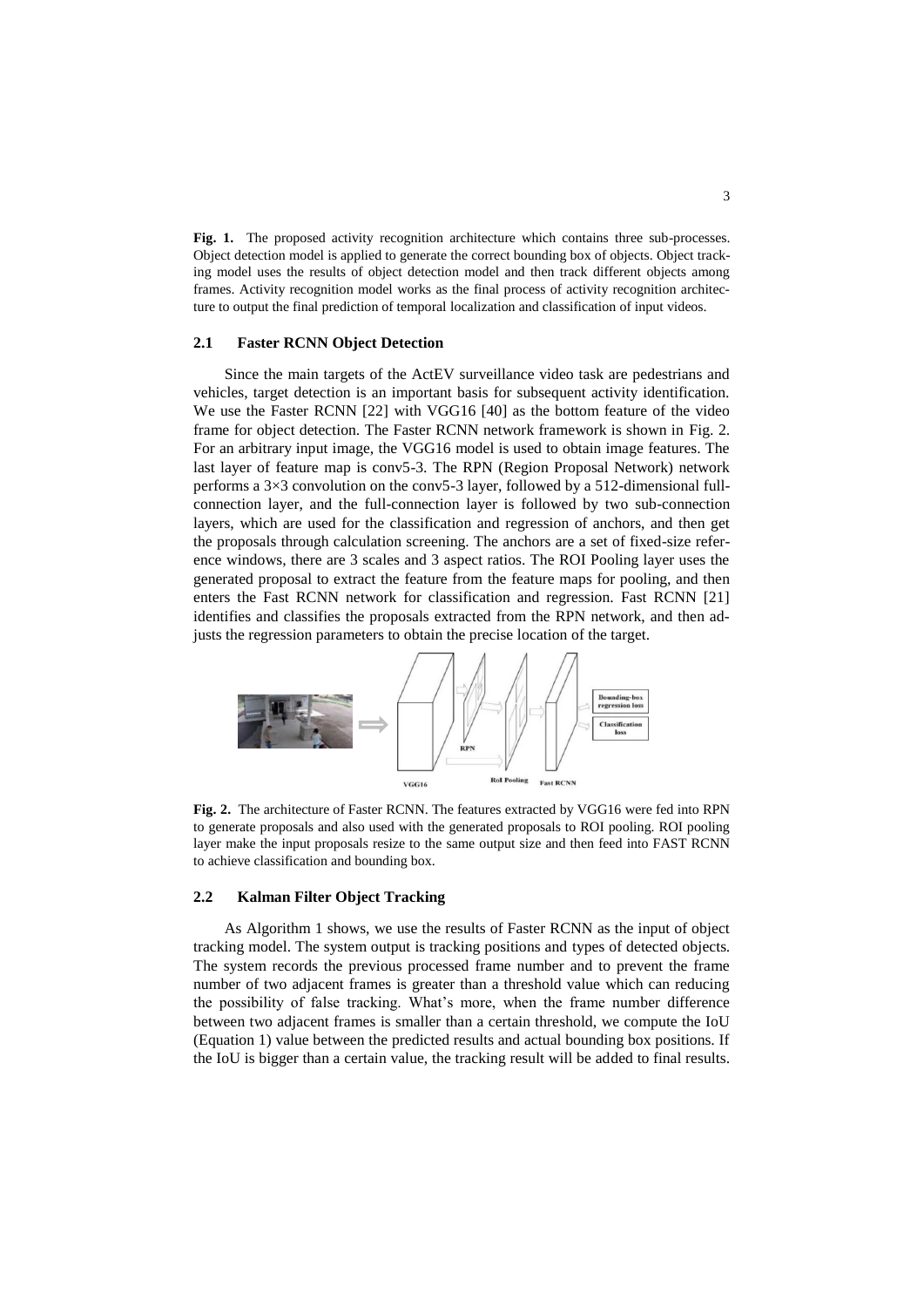The final results include valid frame number, object type and object position of detected objects in each video frame.<br> $IoU = \frac{ DetectionResult \cap Ground Truth}{O}$ 

$$
IoU = \frac{ DetectionResult \cap Ground Truth}{ DetectionResult \cup Ground Truth}
$$
(1)

We describe the object model, i.e. the representation and the motion model used to propagate a target's identity into the next frame. We estimate the inter-frame movements of each object via a linear constant velocity model which is irrelevant of other objects and camera motion. The status of each object is modeled as:

$$
x = [u, v, s, r, u', v', s']^T
$$
\n<sup>(2)</sup>

where  $u$  and  $v$  indicate the horizontal and vertical pixel location of the center of the target object, while the scale *s* and *r* indicate the scale (area) and the aspect ratio of the target object's bounding box respectively. When a detection is related to a target, the detected bounding box is used to regenerate the target status where the velocity elements are computed optimally through a Kalman filter [38]. If no detection is related to the target, its status is briefly forecasted without rectification using liner velocity model.

| <b>Algorithm 1:</b> Detected objects tracking                             |
|---------------------------------------------------------------------------|
| <b>Input:</b> N video frames and information about detected objects which |
| containing positions and object types.                                    |
| <b>Output:</b> Tracking positions and types of detected objects.          |
| Initialize previous frame number $= 1$ ;                                  |
| for $n \leftarrow 1$ to N do                                              |
| <b>if</b> current frame number - previous frame number $>$ 5 then         |
| Clean kalman filter tracking records;                                     |
| else                                                                      |
| Update predicted trackers;                                                |
| for $t \leftarrow$ trackers do                                            |
| for $d \leftarrow$ original positions do                                  |
| Compute IoU of $t$ and $d$ ;                                              |
| if $IoU \geq 0.3$ then                                                    |
| $\operatorname{\mathsf{Add}}$ tracking results to final results.;         |
|                                                                           |
|                                                                           |
| Return final tracking results.                                            |

### **2.3 3DResNet+LSTM Activity Classification**

Previous research [16,41] shows that 3D CNNs does not perform well on UCF-101, HMDB-51, and ActivityNet datasets whereas 3D CNNs trained on Kinetics performs well. Deeper 3D CNNs may have good performance compared to shallow 3D CNNs. However, deep 3D CNNs have more parameters needed to learn through training, as a result, huge datasets are required to prevent overfitting when training this deep CNNs. Kinetics is a big enough dataset so we use this dataset to pre-train our ResNet model.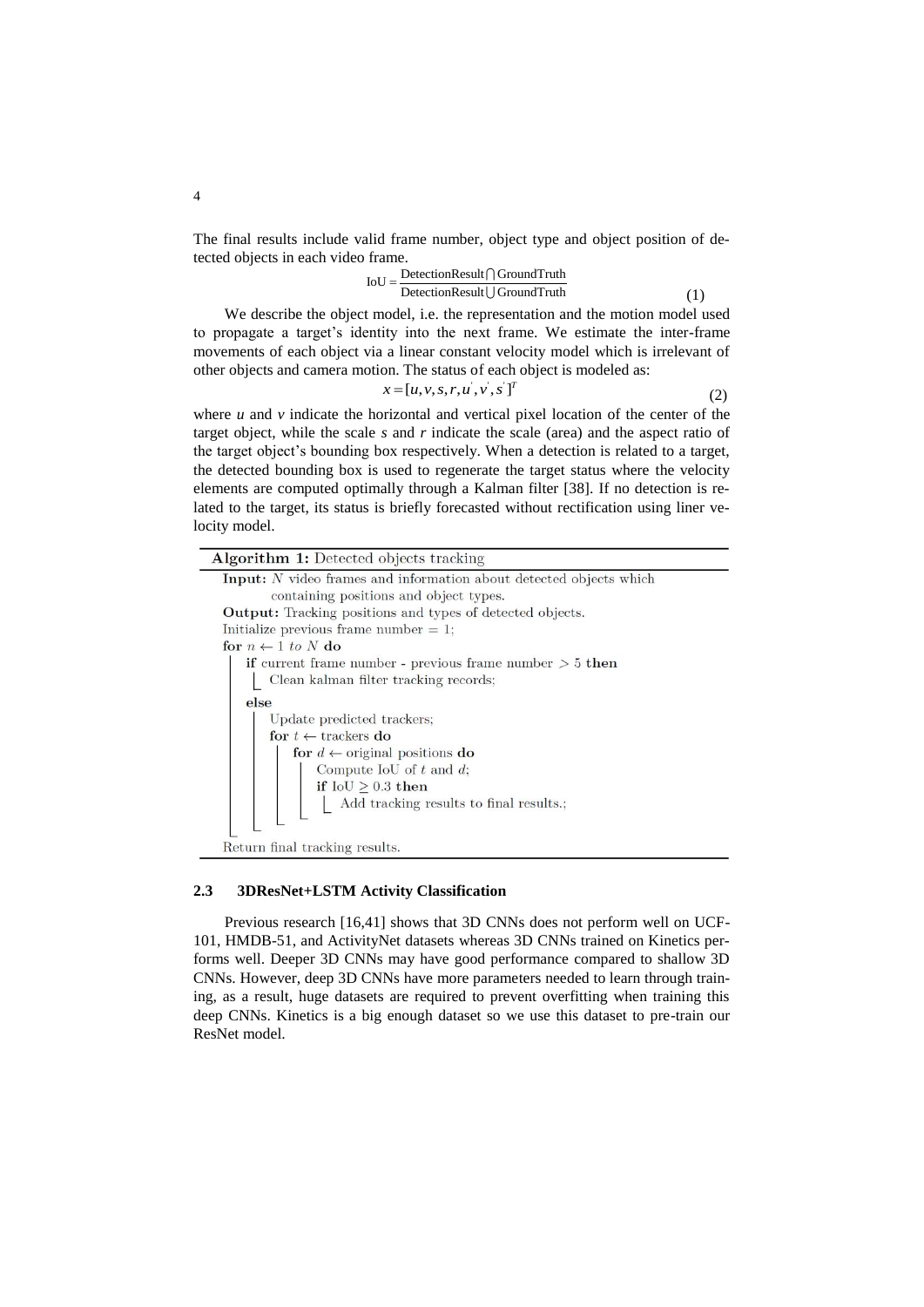A basic ResNets block includes two convolutional layers, which is followed by batch normalization and a ReLU. A shortcut connection is between the input of the block and the layer before last ReLU model. To prevent many parameters needed to learning of superficial networks, we apply identity connections and zero padding for the shortcuts in basic blocks.

ResNeXt add a different component in terms of depth and breadth, which is called cardinality. Different from the original bottleneck block, the ResNeXt block partitions feature maps into small groups, which is called group convolutions. Cardinality represents the number of middle convolutional layer groups in the bottleneck block. In their study, Xie et al. showed that using more cardinality in 2D architectures can achieve more effectively compared with using wider or deeper ones [42]. In this study, we using the cardinality of 32 to assess the result of ResNeXt-101 on activity recognition, as shown in Fig. 3.



**Fig. 3.** Block of ResNeXt architecture. We represent conv,  $x^3$ , F as the kernel size, and the number of feature maps of the convolutional filter are *x*×*x*×*x* and *F*, respectively, and group as the number of groups of group convolutions, which partition the feature maps into small groups. BN represents batch normalization.

To improve the accuracy of temporal activity detection, as Fig. 4. depicted, we add LSTM (Long Short-Term Memory units) behind the 3DResNet output layers to classify a sequence of video frames. LSTMs are a type of RNNs that are able to exploit long and short temporal correlations in sequences, which makes them suitable for video applications. LSTMs have been used alongside CNNs for video classification [14] and activity localization in videos [43].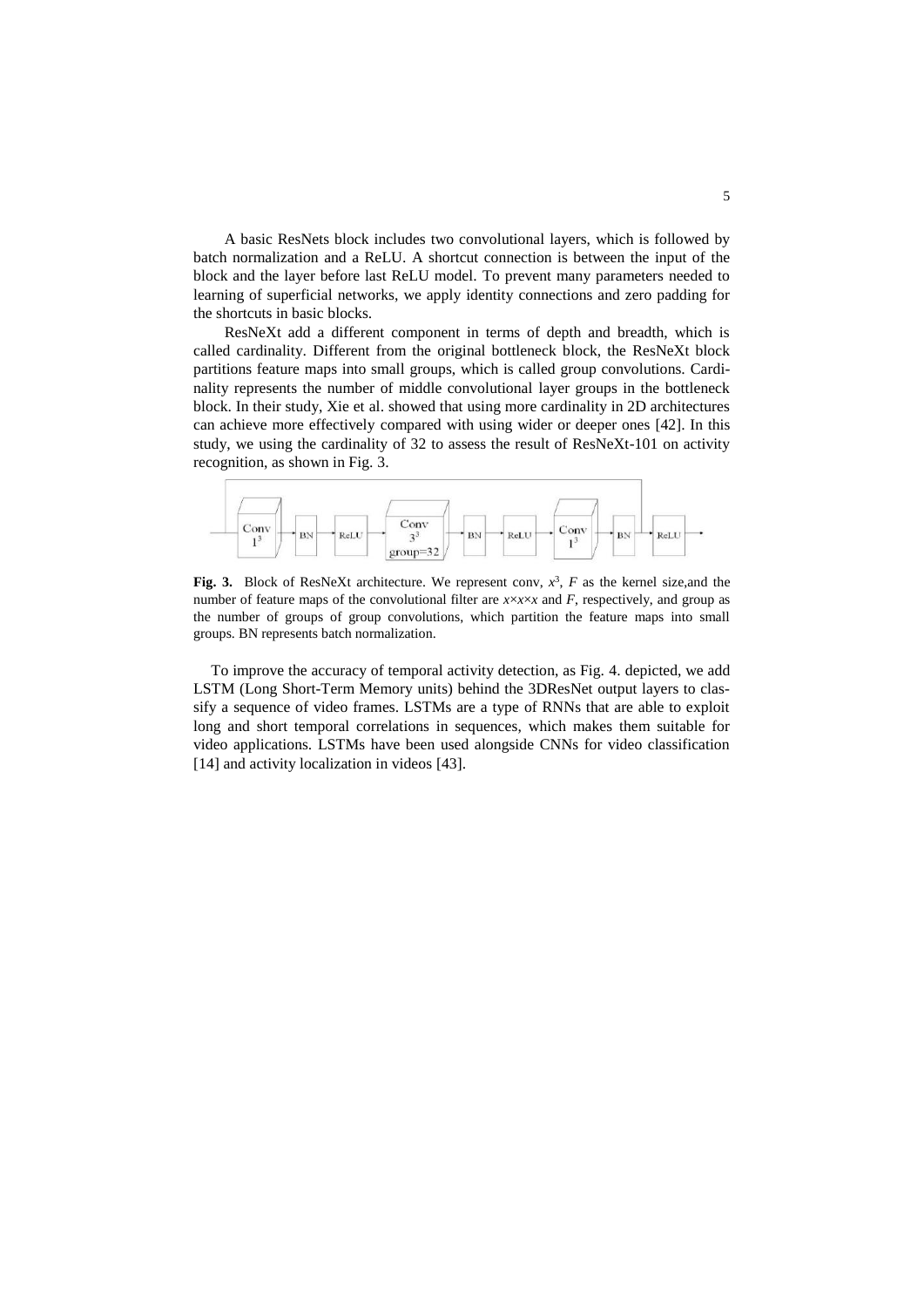

**Fig. 4.** Overview of proposed activity classification framework. Temporal features of inputted clipped video frames were extracted from a temporal CNN using 3D ResNet(middle-left) pretrained on Kinetics. The features were then fed into a stack of recurrent sequence models (LSTMs, middle-right), which finally produce a prediction (right).

We design a network that extracts a sequence of C3D-f6 features of input video, and outputs a sequence of class probabilities for each 16-frames clip. We use LSTM layers, trained with dropout with probability  $p = 0.5$  and a fully connected layer with a softmax as activation function. Fig. 4. shows our proposed architecture.

Given a processed clipped video, the prediction of our model is a series of class probabilities for each 16-frame video clip. We processed the output to predict the activity class and get temporal localization. First, to obtain the activity prediction of the whole video, we average the class probabilities over all video clips generated by object tracking model. Second, we choose the class which has the maximum probability among all candidate classes.

In order to achieve the temporal localization of predicted activity clipped video, we first apply a mean filter of *k* samples to the predicted series to make the values become smoothly through time (see Equation 3). Then, for each 16-frames clip we predict the probability of activity and no activity, and the activity probability is the summation of all probabilities of activity classes, and the no activity probability is the probability that this video clip belongs to background class. Finally, only clips with a probability value bigger than a certain threshold  $\gamma$  can be saved and marked as previously predicted class. Notice that, for each video clip, all predicted temporal results are activity class type.

$$
\tilde{p}_i(x) = \frac{1}{2k} \sum_{j=i-k}^{i+k} p_i(x)
$$
\n(3)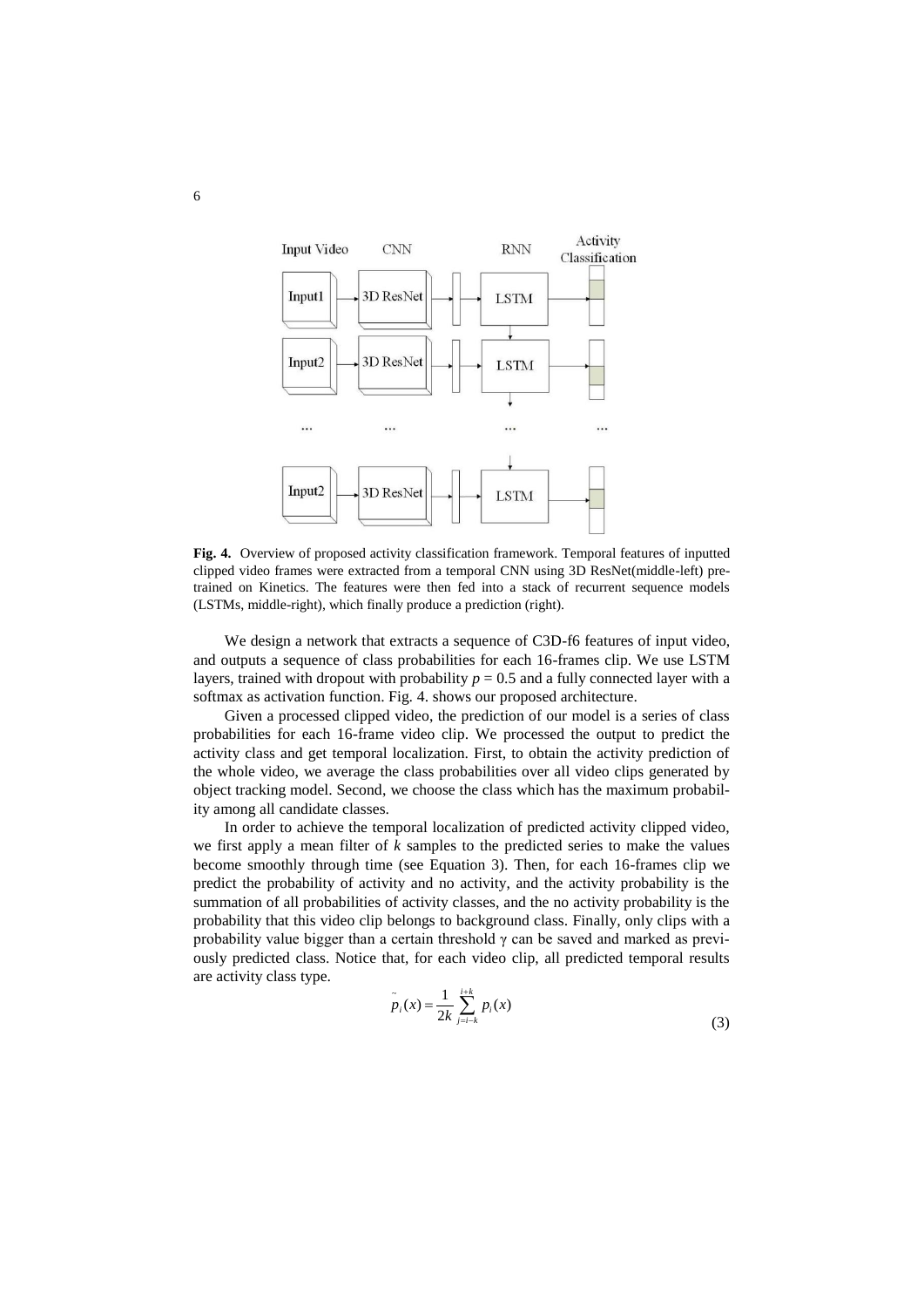# **3 Experiments**



**Fig. 5.** Result of object detection model. We use the given bounding box information of person and vehicle to train a Faster RCNN model and use this model to detect objects in video frames. Number one in image represents person and number two represents vehicle.

We train a Faster RCNN model to detect specified objects such as person and vehicle in VIRAT Video Dataset and detected result is shown in Fig. 5. We use detection bounding box results which has confidence more than 0.5.



**Fig. 6.** Results of object tracking model in VIRAT video dataset. The top graph is original video frames. And the left graph is the tracking result of a moving vehicle on the top of the image. And the right graph is the tracking result of a moving pedestrian.

We feed the results of object detection model into object tracking model, and track the motion of different objects among adjacent frames to achieve multiple se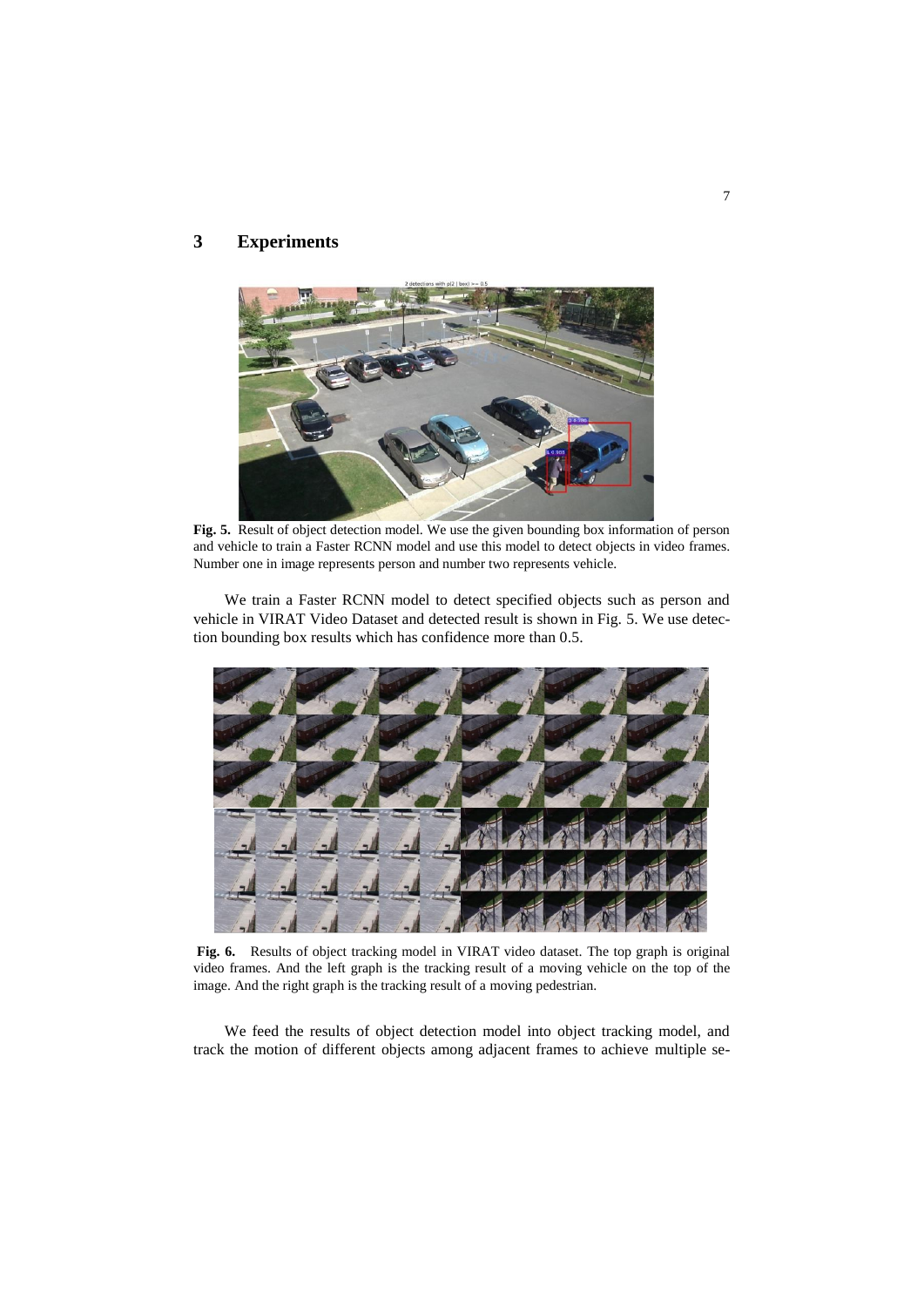quences of video frames which clipped according to detected bounding box information as shown in Fig. 6.



**Fig. 7.** Results of p\_missAtRfa\_AOD in 12 activities.

### **4 Conclusion**

In this study, we propose an architecture for classification and temporal localization of activities in videos. Our architecture contains three inter-related processes. First, we use Faster RCNN as object detection model to detect objects which probably become a participant of a specific activity. Second, we feed the results of object detection into object tracking model to generate several sequences of video frames about detected objects. Third, we use 3DResNet to get features of temporal video frames and LSTM to locate the temporal position of activities more accurately.

## **References**

- 1. George Awad, Asad Butt, Keith Curtis, Jonathan Fiscus, Afzal Godil, Alan F. Smeaton, Yvette Graham, Wessel Kraaij, Georges Quénot, Joao Magalhaes, David Semedo, Saverio Blasi. TRECVID 2018: Benchmarking Video Activity Detection, Video Captioning and Matching, Video Storytelling Linking and Video Search. 2018.
- 2. Wang H, Kläser A, Schmid C, et al.: Action recognition by dense trajectories. In: Computer Vision and Pattern Recognition, CVPR, 2011 IEEE Conference on, pp.3169-3176. IEEE(2011).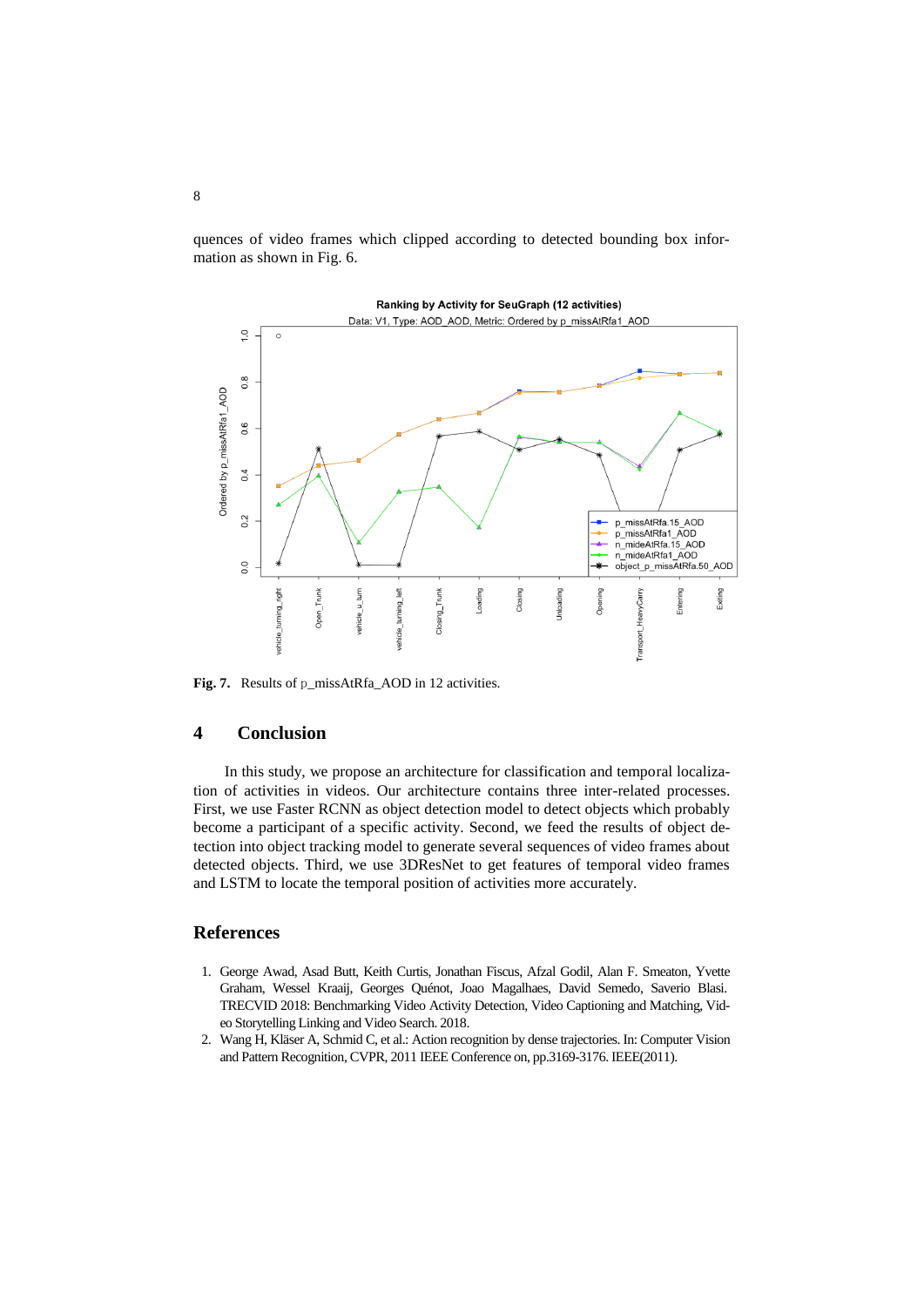- 3. Scovanner P, Ali S, Shah M.: A 3-dimensional sift descriptor and its application to action recognition. In: Proceedings of the 15th ACM international conference on Multimedia, pp.357-360. ACM (2007).
- 4. Wang H, Schmid C.: Action recognition with improved trajectories. In: Proceedings of the IEEE international conference on computer vision, pp. 3551-3558. IEEE (2013).
- 5. Li W, Zhang Z, Liu Z.: Action recognition based on a bag of 3d points. In: Computer Vision and Pattern Recognition Workshops, CVPRW, 2010 IEEE Computer Society Conference on, pp. 9-14. IEEE (2010).
- 6. Simonyan K, Zisserman A.: Two-stream convolutional networks for action recognition in videos. In: Advances in neural information processing systems, pp. 568-576. NIPS (2014).
- 7. Ng J Y H, Hausknecht M, Vijayanarasimhan S, et al.: Beyond short snippets: Deep networks for video classification. In: Computer Vision and Pattern Recognition, CVPR, 2015 IEEE Conference on, pp. 4694-4702. IEEE (2015).
- 8. Feichtenhofer C, Pinz A, Zisserman A P.: Convolutional two-stream network fusion for video action recognition. In: The IEEE Conference on Computer Vision and Pattern Recognition 2016, CVPR, pp. 1933-1941. IEEE (2016).
- 9. Zha S, Luisier F, Andrews W, et al.: Exploiting image-trained CNN architectures for unconstrained video classification. arXiv preprint arXiv, 1503.04144 (2015).
- 10. Sun L, Jia K, Yeung D Y, et al.: Human action recognition using factorized spatio-temporal convolutional networks. In: Proceedings of the IEEE International Conference on Computer Vision. pp. 4597-4605. IEEE(2015).
- 11. Tran D, Bourdev L, Fergus R, et al.: Deep end2end voxel2voxel prediction. In: Proceedings of the IEEE Conference on Computer Vision and Pattern Recognition Workshops, pp. 17-24. IEEE (2016).
- 12. Tran D, Bourdev L, Fergus R, et al.: Deep end2end voxel2voxel prediction. In: Proceedings of the IEEE Conference on Computer Vision and Pattern Recognition Workshops. pp.17-24. IEEE(2016).
- 13. Wang L, Xiong Y, Wang Z, et al.: Towards good practices for very deep two-stream convnets. arXiv preprint arXiv, 1507.02159 (2015).
- 14. Yao L, Torabi A, Cho K, et al.: Describing videos by exploiting temporal structure. In: Proceedings of the IEEE International Conference on Computer Vision, pp. 4507-4515. IEEE(2015).
- 15. Hara K, Kataoka H, Satoh Y.: Can spatiotemporal 3D CNNs retrace the history of 2D CNNs and ImageNet , In: Proceedings of the IEEE Conference on Computer Vision and Pattern Recognition 2018 , pp. 18-22. IEEE, Salt Lake City (2018).
- 16. Kay W, Carreira J, Simonyan K, et al.: The kinetics human action video dataset. arXiv preprint arXiv, 1705.06950, (2017).
- 17. He K, Zhang X, Ren S, et al.: Deep residual learning for image recognition. In: Proceedings of the IEEE International Conference on Computer Vision, pp. 770-778. IEEE(2016).
- 18. Benenson R, Omran M, Hosang J, et al.: Ten years of pedestrian detection, what have we learned?. In: European Conference on Computer Vision. pp. 613-627. Springer, Cham (2014).
- 19. Liu W, Anguelov D, Erhan D, et al.: Ssd: Single shot multibox detector. In: European conference on computer vision, pp. 21-37. Springer, Cham (2016).
- 20. Dai J, Li Y, He K, et al.: R-fcn: Object detection via region-based fully convolutional networks. In: Advances in neural information processing systems, pp: 379-387 (2016).
- 21. Girshick R.: Fast r-cnn. In: Proceedings of the IEEE international conference on computer vision 2015, pp. 1440-1448 (2015).
- 22. Ren S, He K, Girshick R, et al.: Faster r-cnn: Towards real-time object detection with region proposal networks. In: Advances in neural information processing systems, pp. 91-99 (2015).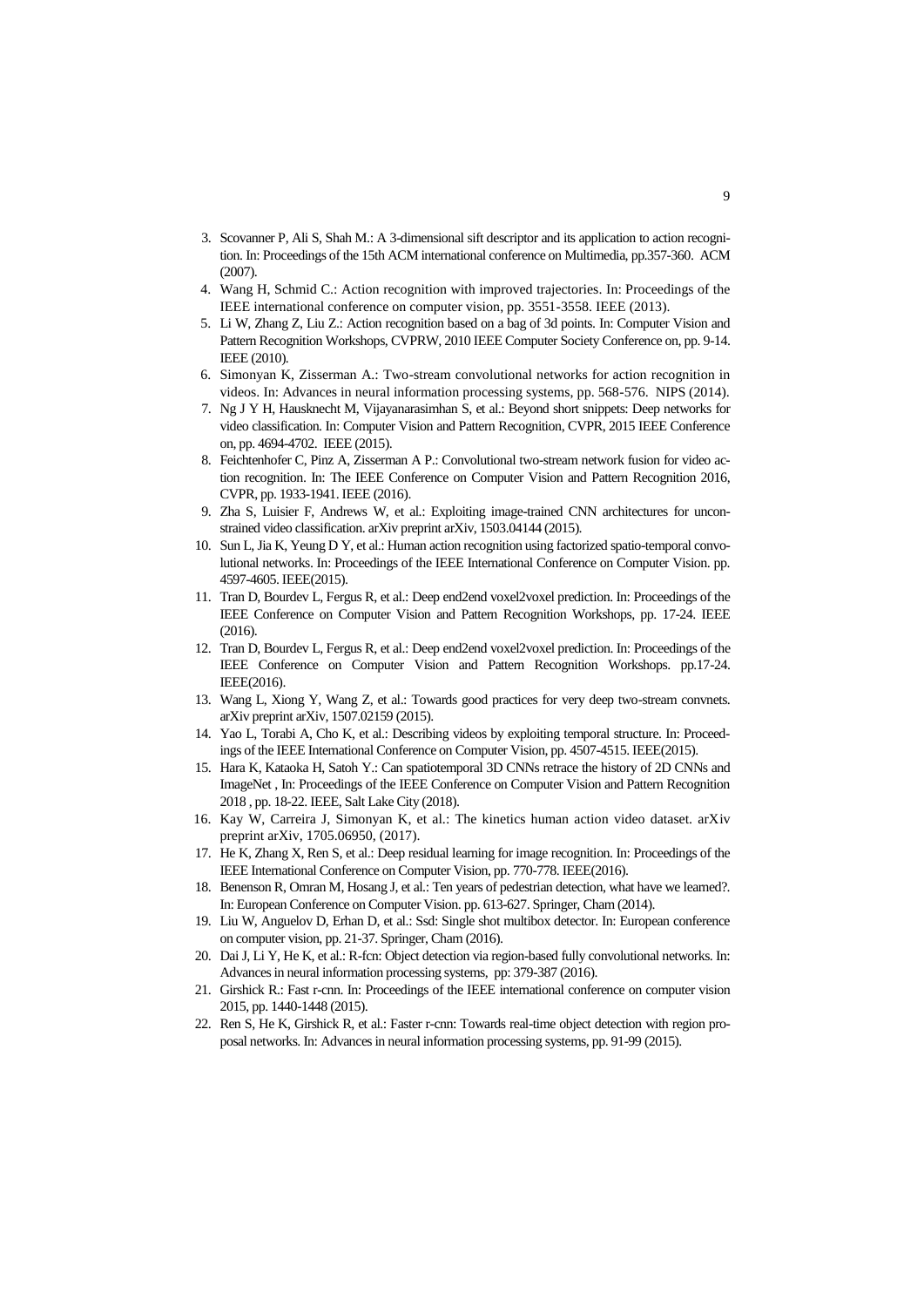- 23. Uijlings J R R, Van De Sande K E A, Gevers T, et al.: Selective search for object recognition. International journal of computer vision 104(2), 154-171 (2013).
- 24. Zhang L, Li Y, Nevatia R.: Global data association for multi-object tracking using network flows. In: Computer Vision and Pattern Recognition 2008, IEEE Conference on, pp. 1-8. IEEE(2008).
- 25. Li Y, Huang C, Nevatia R.: Learning to associate: Hybridboosted multi-target tracker for crowded scene. In: Computer Vision and Pattern Recognition 2009, IEEE Conference on, pp. 2953-2960. IEEE(2009).
- 26. Niebles J C, Han B, Fei-Fei L.: Efficient extraction of human motion volumes by tracking. In: Computer Vision and Pattern Recognition, CVPR, 2010 IEEE Conference on, pp.655-662. IEEE(2010).
- 27. Okuma K, Taleghani A, De Freitas N, et al.: A boosted particle filter: Multitarget detection and tracking. In: European conference on computer vision, pp.28-39. IEEE(2004).
- 28. Khan Z, Balch T, Dellaert F.: MCMC-based particle filtering for tracking a variable number of interacting targets. IEEE transactions on pattern analysis and machine intelligence 27(11), 1805- 1819 (2005).
- 29. Oh S, Russell S, Sastry S.: Markov chain Monte Carlo data association for multi-target tracking. IEEE Transactions on Automatic Control 54(3), 481-491 (2009).
- 30. Munkres J.: Algorithms for the assignment and transportation problems. Journal of the society for industrial and applied mathematics 5(1), 32-38 (1957).
- 31. Kim S, Kwak S, Feyereisl J, et al.: Online multi-target tracking by large margin structured learning. In: Asian Conference on Computer Vision. pp. 98-111. Springer. Berlin, Heidelberg (2012).
- 32. Breitenstein M D, Reichlin F, Leibe B, et al.: Online multiperson tracking-by-detection from a single, uncalibrated camera. IEEE transactions on pattern analysis and machine intelligence 33(9), 1820-1833 (2011).
- 33. Feichtenhofer C, Pinz A, Wildes R.: Spatiotemporal residual networks for video action recognition. In: Advances in neural information processing systems, pp. 3468-3476 (2016).
- 34. Feichtenhofer C, Pinz A, Wildes R P.: Spatiotemporal multiplier networks for video action recognition. In: 2017 IEEE Conference on Computer Vision and Pattern Recognition 2017, CVPR,IEEE, pp. 7445-7454, IEEE (2017).
- 35. Wang L, Xiong Y, Wang Z, et al.: Temporal segment networks: Towards good practices for deep action recognition. In: European Conference on Computer Vision, pp. 20-36. Springer, Cham  $(2016)$ .
- 36. Karpathy A, Toderici G, Shetty S, et al.: Large-scale video classification with convolutional neural networks. In: Proceedings of the IEEE International Conference on Computer Vision and Pattern Recognition, pp. 1725-1732. IEEE(2014).
- 37. Varol G, Laptev I, Schmid C.: Long-term temporal convolutions for action recognition. IEEE transactions on pattern analysis and machine intelligence 40(6), 1510-1517 (2017).
- 38. Hochreiter S, Schmidhuber J.: Long short-term memory. Neural computation 9(8), 1735-1780 (1997).
- 39. Yoon J H, Yang M H, Lim J, et al.: Bayesian multi-object tracking using motion context from multiple objects. In : Applications of Computer Vision, WACV, 2015 IEEE Winter Conference on, pp. 33-40. IEEE (2015).
- 40. Simonyan K, Zisserman A.: Very deep convolutional networks for large-scale image recognition. arXiv preprint arXiv,1409.1556 (2014).
- 41. Hara K, Kataoka H, Satoh Y.: Learning spatio-temporal features with 3D residual networks for action recognition. In: Proceedings of the ICCV Workshop on Action, Gesture, and Emotion Recognition. vol. 2, No.3, pp. 4. (2017).

10